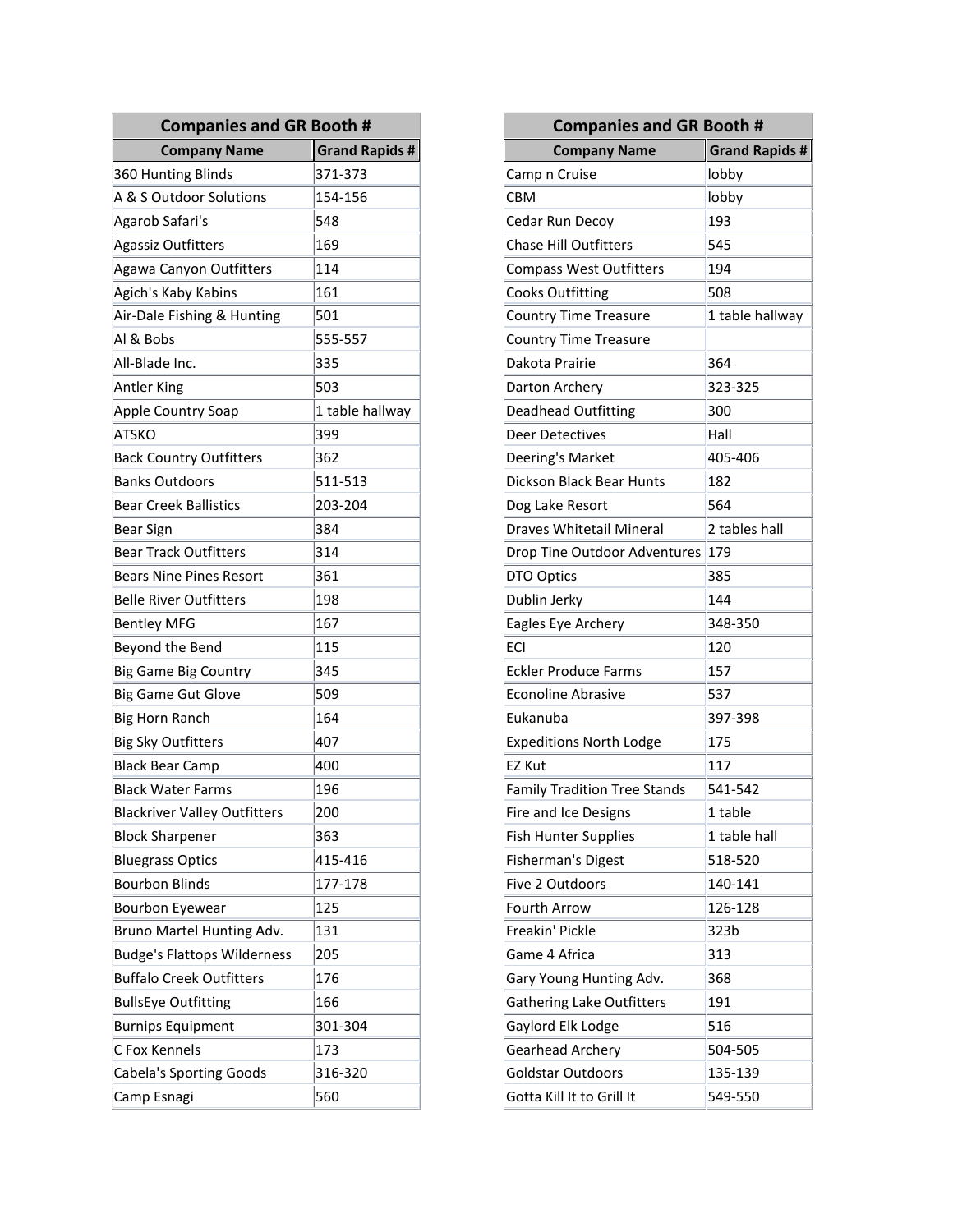| <b>Companies and GR Booth #</b>      |                       |
|--------------------------------------|-----------------------|
| <b>Company Name</b>                  | <b>Grand Rapids #</b> |
| <b>Grand Valley Sporting Goods</b>   | 100-104               |
| <b>Granite Accents</b>               | 2 tables hall         |
| <b>Graphic Design Marketing</b>      | 411-414               |
| <b>Great Lakes Fishing Charters</b>  | 543                   |
| <b>Great Lakes Outback</b>           | 523                   |
| Great Lakes Workwear                 | 118-119               |
| <b>Harper Growing Solutions</b>      | 160                   |
| Hartzview                            | 158                   |
| Haymarsh                             | 540                   |
| <b>Heartland Hunting Consultants</b> | 185                   |
| <b>Hersey Customs</b>                | 342-343               |
| Hidden Horn Game Ranch               | 153                   |
| Hidden River Lodge                   | 563                   |
| <b>High House Leasing</b>            | 344                   |
| High Rack Ranch                      | 354                   |
| <b>Hillsport Hillton</b>             | 189-190               |
| <b>Hilltop Sports</b>                | 121-122               |
| <b>Hip Stick</b>                     | 146-148               |
| Hunt for a Cure                      | 312                   |
| Hunt Of a Lifetime                   | 507                   |
| <b>Hunters Trailhead Lodge</b>       | 336-337               |
| <b>Hunting Consultants Unlimited</b> | 334                   |
| Hurricane Safety System              | 347                   |
| Idaho Whitetail Guides               | 309                   |
| Illumapin Sight Lights               | 383                   |
| <b>IWOM Outterwear</b>               | 568-569               |
| Jedco/Cuddy Cuff                     | 110                   |
| <b>JNF Creations</b>                 | 2 tables              |
| Joel Langois for Congress            | hall                  |
| JPO Game Calls                       | 311                   |
| K & E Tackle                         | hallway               |
| Kaby Lodge                           | 394                   |
| Kammoe & Son's                       | 149                   |
| Karenz Amazing Salt                  | 1 table hallway       |
| Kent Equipment                       | 558-559               |
| Kentucky Tenn Bucks                  | 521                   |
| Kester's Nursery                     | 381                   |
| Killer Food Plots                    | 369-370               |
| Knox County Whitetails               | 201                   |
| Kushka's                             | 2 tables hallway      |

| <b>Companies and GR Booth #</b> |                       |
|---------------------------------|-----------------------|
| <b>Company Name</b>             | <b>Grand Rapids #</b> |
| Lake Wisconsin Campground       | 350-352               |
| Lakeshore Quest Ministries      | 326-327               |
| Last Flight Waterfowl Txdy.     | 360                   |
| Littlewood River Outfitters     | 108                   |
| <b>Loaded Draw</b>              | 510                   |
| Locked Antlers                  | hall                  |
| Long Range Archery              | 307-308               |
| Ma Ma C's                       | 1 table hallway       |
| Mafigeni Safaris                | 379-380               |
| Maple River Farms               | 389                   |
| Marissa's Deer Farm             | 187                   |
| Mayogi Safari's                 | 506                   |
| MI Buck Pole                    | 110                   |
| MI DNR Pellet Range             | 533                   |
| Mi DNR Wildlife Div.            | 530-531               |
| Mi Forestry Ast./Dept Ag        | 532                   |
| MI Hawking Club                 | hall                  |
| MI Hunting Dog Fed.             | 396                   |
| <b>MI Outdoor News</b>          | 123                   |
| MI Trappers & Predator          | 409-410               |
| Michigan E-Bike                 | 565-566               |
| Michitoba Outfitting            | 538                   |
| <b>Midwest Holsters</b>         | 1 table hallway       |
| Mikeys Outfitting               | 195                   |
| Mill Brook Tack                 | 557                   |
| <b>Mountain Creek</b>           | 174                   |
| Mrs. Pruitt's Cha Cha           | 2 tables hallway      |
| <b>MUCC</b>                     | 554                   |
| Musacchia Broadheads            | 165                   |
| N.W. Missouri Outfitters        | 377-378               |
| Nagagami Lodge                  | 124                   |
| National Wild Turkey Federatio  | 502                   |
| Nebraska Outfitter              | 186                   |
| North Country Adventures        | 321-322               |
| Northwest Gander Outfitters     | 188                   |
| Northwoods Bear Products        | 388                   |
| Nowicki's Sausage Shoppe        | 105-106               |
| Outfittin' Goods                | 544                   |
| Packer Max                      | 572                   |
| Pelly LK                        | 419                   |
|                                 |                       |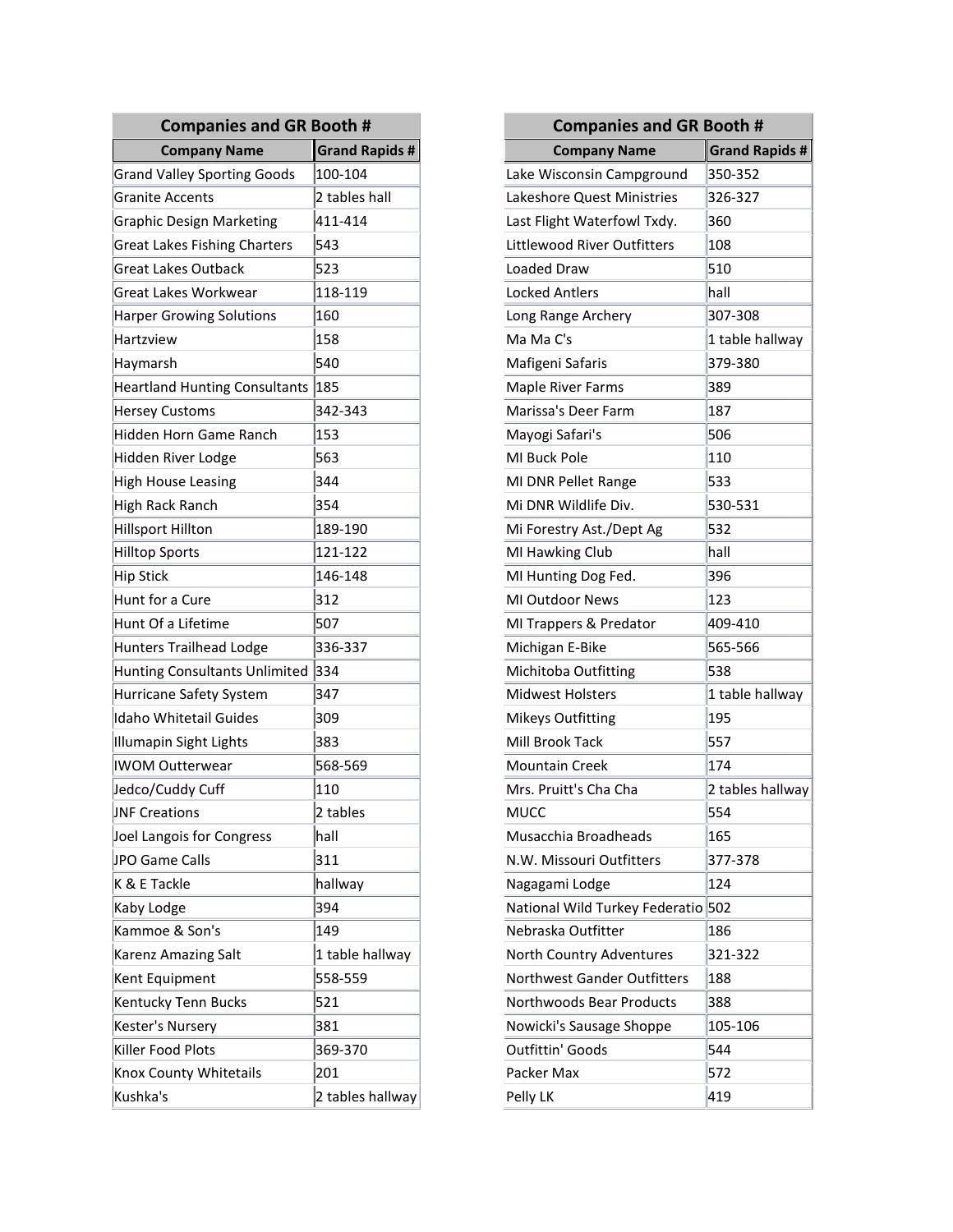| <b>Companies and GR Booth #</b>    |                       |
|------------------------------------|-----------------------|
| <b>Company Name</b>                | <b>Grand Rapids #</b> |
| <b>Pheasants Forever Shiawasee</b> | 181                   |
| Pine Portage Lodge                 | 116                   |
| Pink Rack Project                  | 112-113               |
| PJ Safari                          | 162-163               |
| Poplar Ridge                       | 417                   |
| Pops Loose Moose                   | 346                   |
| <b>Portland Creek Outfitters</b>   | 151                   |
| <b>Prairie Wing Outfitters</b>     | 367                   |
| QDMA                               | Hallway               |
| R & D Waterfowl                    | 359                   |
| <b>Rack Stacker</b>                | 392-393               |
| <b>Rainy River Outfitters</b>      | 529                   |
| <b>RBM Jigs</b>                    | 391                   |
| <b>Reddog Outfitters</b>           | 547                   |
| <b>Reel Survival Gear</b>          | 365-366               |
| Refuge Ranch                       | 522                   |
| <b>Roberts Outfitting</b>          | 202                   |
| Roche' Safari's                    | 329-330               |
| Rut n Strut                        | 382                   |
| Safari Club International          | 328                   |
| <b>Sanders Meats</b>               | 534-535               |
| Sassone Custom Knives              | 551                   |
| Sesembo Safari's                   | 310                   |
| Shadow Hunter GR                   | 338-340               |
| <b>Shadowland Honey</b>            | 546                   |
| <b>Shamrock Holsters</b>           | 134                   |
| Shenango Lodge                     | 180                   |
| Shiti Coolers                      | 567                   |
| Shooter Girl Jewelry               | 561-562               |
| <b>Silver Bow Outfitters</b>       | 197                   |
| <b>Silver Bullet Firearms</b>      | 305-306               |
| Slayer Blinds                      | 552-553               |
| Slogan                             | 331                   |
| <b>Small Town Bullets</b>          | 111                   |
| <b>Snyper Hunting</b>              | 395                   |
| Socal Flashlights                  | 168                   |
| Somerby Safaris                    | 170-171               |
| South Pacific Safaris              | 109                   |
| <b>Spectrum Hunting Knives</b>     | 390                   |
| Spirit Creek Outfitters            | 357                   |

| <b>Companies and GR Booth #</b>      |                       |
|--------------------------------------|-----------------------|
| <b>Company Name</b>                  | <b>Grand Rapids #</b> |
| Sportspersons Ministries             | Hallway               |
| <b>Stand Mitts</b>                   | 358                   |
| <b>Stealth Heat</b>                  | 315                   |
| Super Quick Clean Guns               | 3 tables hallway      |
| Tal Star Trophy Hunts                | 150                   |
| Talkin Stick Game Calls              | 401                   |
| Taxidermy by Dourlain                | 183 184               |
| Taxidermy by Laurel                  | 172                   |
| <b>TBN Outfitters</b>                | 517                   |
| <b>Ten Point Crossbows</b>           | 386-387               |
| Thickets Habitat & Land Cleari       | 573-575               |
| TopTen Percent                       | 524-526               |
| <b>Totally Wild Seasonings</b>       | 500                   |
| <b>Trail Creek Lodge</b>             | 199                   |
| <b>Trenton Stables</b>               | 2 tables hallway      |
| <b>Truly Canadian Outfitters</b>     | 570                   |
| <b>Turtle Creek Outdoors</b>         | 355-357               |
| Ty-Kat Sugar Shack                   | 2 tables              |
| U.P. Pasties                         | 107                   |
| <b>Ultimate Land Management</b>      | 420                   |
| <b>Ultimate Whitetails</b>           | 514-515               |
| <b>Ultra Comfort Blinds</b>          | 132-133               |
| Uncle Bob's Premium Sauce            | 159                   |
| <b>Unique Promotions</b>             | 3 tables hallway      |
| <b>Village Motor Sports</b>          | 129-130               |
| <b>Vital Shot Productions</b>        | 408                   |
| <b>Weller Auto</b>                   | 332-333               |
| Wessel Outdoors                      | 142                   |
| Western Gateway                      | 152                   |
| White Gold Mineral                   | 192                   |
| Whitefish Lodge                      | 527-528               |
| <b>Whitetail Hollow Trading Post</b> | 402-404               |
| Whitetails.com                       | 418                   |
| Wild Rooms                           | 539                   |
| Wild Spirit Guide service            | 536                   |
| <b>Wildlife Visions</b>              | 571                   |
| Windy Point Lodge                    | 374                   |
| Winnies Original                     | 143                   |
| Women Hunt Too                       | 1 tables hallway      |
| <b>Woods N Water News</b>            | 341                   |
|                                      |                       |